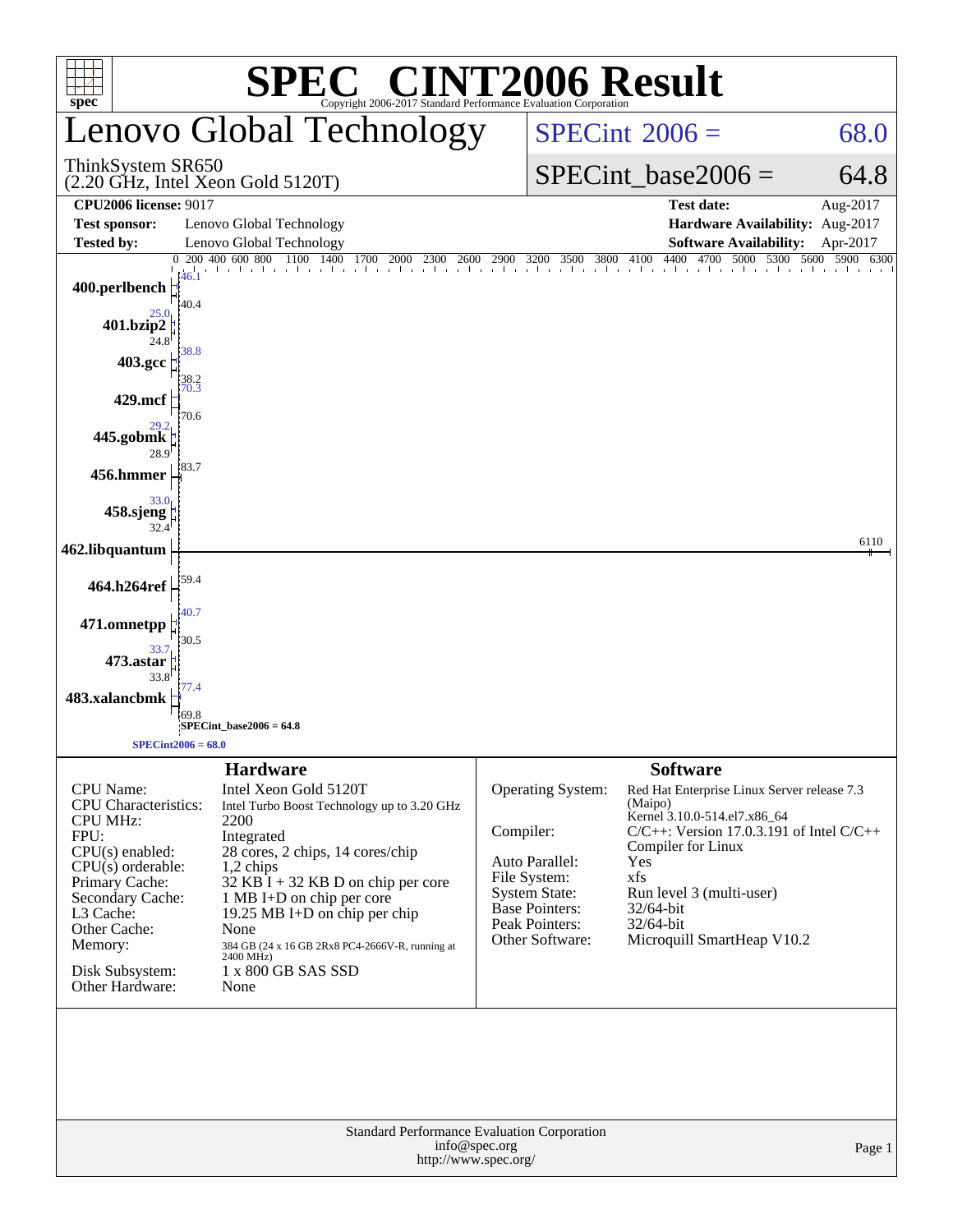

### enovo Global Technology

#### ThinkSystem SR650

(2.20 GHz, Intel Xeon Gold 5120T)

 $SPECint2006 = 68.0$  $SPECint2006 = 68.0$ 

#### SPECint base2006 =  $64.8$

**[Test sponsor:](http://www.spec.org/auto/cpu2006/Docs/result-fields.html#Testsponsor)** Lenovo Global Technology **[Hardware Availability:](http://www.spec.org/auto/cpu2006/Docs/result-fields.html#HardwareAvailability)** Aug-2017

**[CPU2006 license:](http://www.spec.org/auto/cpu2006/Docs/result-fields.html#CPU2006license)** 9017 **[Test date:](http://www.spec.org/auto/cpu2006/Docs/result-fields.html#Testdate)** Aug-2017 **[Tested by:](http://www.spec.org/auto/cpu2006/Docs/result-fields.html#Testedby)** Lenovo Global Technology **[Software Availability:](http://www.spec.org/auto/cpu2006/Docs/result-fields.html#SoftwareAvailability)** Apr-2017

#### **[Results Table](http://www.spec.org/auto/cpu2006/Docs/result-fields.html#ResultsTable)**

|                                                                                                          |                |              | <b>Base</b>    |       |                |       | <b>Peak</b>    |              |                |              |                |              |
|----------------------------------------------------------------------------------------------------------|----------------|--------------|----------------|-------|----------------|-------|----------------|--------------|----------------|--------------|----------------|--------------|
| <b>Benchmark</b>                                                                                         | <b>Seconds</b> | <b>Ratio</b> | <b>Seconds</b> | Ratio | <b>Seconds</b> | Ratio | <b>Seconds</b> | <b>Ratio</b> | <b>Seconds</b> | <b>Ratio</b> | <b>Seconds</b> | <b>Ratio</b> |
| 400.perlbench                                                                                            | 240            | 40.7         | 242            | 40.4  | 242            | 40.4  | 212            | 46.1         | 213            | 46.0         | 212            | 46.1         |
| 401.bzip2                                                                                                | 389            | 24.8         | 389            | 24.8  | 389            | 24.8  | 387            | 25.0         | 386            | 25.0         | 386            | 25.0         |
| $403.\mathrm{gcc}$                                                                                       | 210            | 38.3         | 211            | 38.2  | 211            | 38.2  | 208            | 38.8         | 208            | 38.8         | 208            | <u>38.8</u>  |
| $429$ .mcf                                                                                               | 132            | 69.0         | 129            | 70.6  | 129            | 70.6  | 131            | 69.7         | <b>130</b>     | 70.3         | 129            | 70.8         |
| $445$ .gobmk                                                                                             | 363            | 28.9         | 364            | 28.8  | 363            | 28.9  | 359            | 29.2         | <u>359</u>     | 29,2         | 359            | 29.2         |
| $456.$ hmmer                                                                                             | 111            | 83.7         | 112            | 83.6  | 111            | 83.8  | 111            | 83.7         | 112            | 83.6         | 111            | 83.8         |
| $458$ .sjeng                                                                                             | 374            | 32.4         | 374            | 32.3  | 374            | 32.4  | 367            | 33.0         | 367            | 33.0         | 367            | 33.0         |
| 462.libquantum                                                                                           | 3.39           | 6110         | 3.30           | 6270  | 3.40           | 6090  | 3.39           | 6110         | 3.30           | 6270         | 3.40           | 6090         |
| 464.h264ref                                                                                              | 373            | 59.3         | 372            | 59.5  | 373            | 59.4  | 373            | 59.3         | 372            | 59.5         | 373            | 59.4         |
| 471.omnetpp                                                                                              | 205            | 30.5         | 207            | 30.2  | 205            | 30.5  | 154            | 40.7         | 154            | 40.7         | 153            | 40.8         |
| 473.astar                                                                                                | 208            | 33.8         | 209            | 33.7  | 208            | 33.8  | 208            | 33.7         | 208            | 33.7         | 209            | 33.6         |
| 483.xalancbmk                                                                                            | 98.7           | 69.9         | 99.5           | 69.3  | 98.8           | 69.8  | 89.9           | 76.7         | 89.1           | 77.5         | 89.2           | 77.4         |
| Results appear in the order in which they were run. Bold underlined text indicates a median measurement. |                |              |                |       |                |       |                |              |                |              |                |              |

#### **[Submit Notes](http://www.spec.org/auto/cpu2006/Docs/result-fields.html#SubmitNotes)**

The config file option 'submit' was used.

#### **[Operating System Notes](http://www.spec.org/auto/cpu2006/Docs/result-fields.html#OperatingSystemNotes)**

Stack size set to unlimited using "ulimit -s unlimited"

#### **[Platform Notes](http://www.spec.org/auto/cpu2006/Docs/result-fields.html#PlatformNotes)**

Standard Performance Evaluation Corporation [info@spec.org](mailto:info@spec.org) BIOS configuration: Operating Mode set to Maximum Performance Hyper-Threading set to Disabled Stale AtoS set to Enable LLC dead line alloc set to Disable Sysinfo program /home/cpu2006-1.2-ic17.0u3/config/sysinfo.rev6993 Revision 6993 of 2015-11-06 (b5e8d4b4eb51ed28d7f98696cbe290c1) running on Cyborg-RHEL7.3-SPECcpu2006 Fri Aug 18 00:32:00 2017 This section contains SUT (System Under Test) info as seen by some common utilities. To remove or add to this section, see: <http://www.spec.org/cpu2006/Docs/config.html#sysinfo> From /proc/cpuinfo model name : Intel(R) Xeon(R) Gold 5120T CPU @ 2.20GHz 2 "physical id"s (chips) 28 "processors" cores, siblings (Caution: counting these is hw and system dependent. The following excerpts from /proc/cpuinfo might not be reliable. Use with Continued on next page

<http://www.spec.org/>

Page 2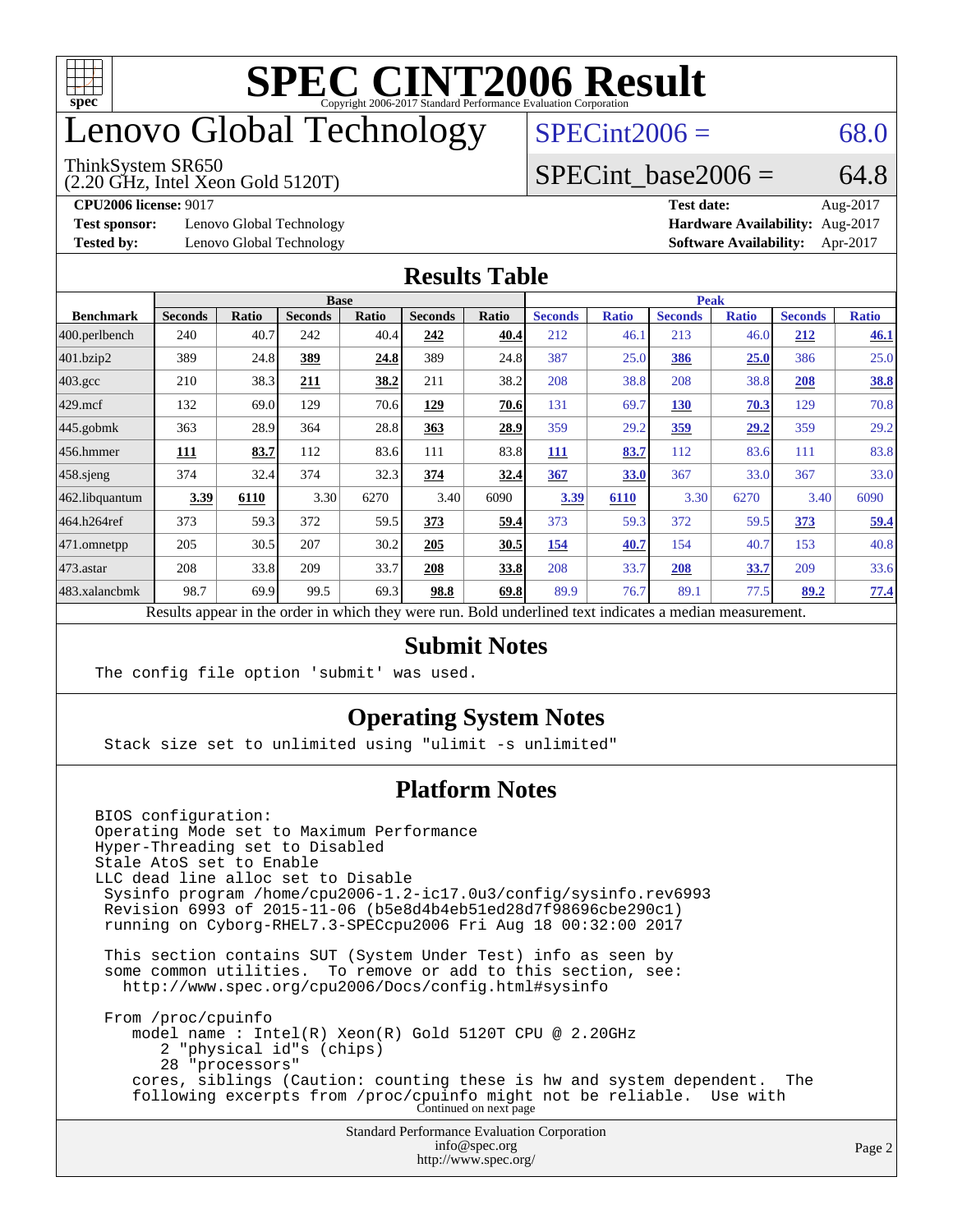

### enovo Global Technology

ThinkSystem SR650

 $SPECint2006 = 68.0$  $SPECint2006 = 68.0$ 

(2.20 GHz, Intel Xeon Gold 5120T)

SPECint base2006 =  $64.8$ 

**[Test sponsor:](http://www.spec.org/auto/cpu2006/Docs/result-fields.html#Testsponsor)** Lenovo Global Technology **[Hardware Availability:](http://www.spec.org/auto/cpu2006/Docs/result-fields.html#HardwareAvailability)** Aug-2017 **[Tested by:](http://www.spec.org/auto/cpu2006/Docs/result-fields.html#Testedby)** Lenovo Global Technology **[Software Availability:](http://www.spec.org/auto/cpu2006/Docs/result-fields.html#SoftwareAvailability)** Apr-2017

**[CPU2006 license:](http://www.spec.org/auto/cpu2006/Docs/result-fields.html#CPU2006license)** 9017 **[Test date:](http://www.spec.org/auto/cpu2006/Docs/result-fields.html#Testdate)** Aug-2017

#### **[Platform Notes \(Continued\)](http://www.spec.org/auto/cpu2006/Docs/result-fields.html#PlatformNotes)**

 caution.) cpu cores : 14 siblings : 14 physical 0: cores 0 1 2 3 4 5 6 8 9 10 11 12 13 14 physical 1: cores 0 1 2 3 4 5 6 8 9 10 11 12 13 14 cache size : 19712 KB From /proc/meminfo MemTotal: 395896344 kB HugePages\_Total: 0<br>Hugepagesize: 2048 kB Hugepagesize: From /etc/\*release\* /etc/\*version\* os-release: NAME="Red Hat Enterprise Linux Server" VERSION="7.3 (Maipo)" ID="rhel" ID\_LIKE="fedora" VERSION\_ID="7.3" PRETTY\_NAME="Red Hat Enterprise Linux Server 7.3 (Maipo)" ANSI\_COLOR="0;31" CPE\_NAME="cpe:/o:redhat:enterprise\_linux:7.3:GA:server" redhat-release: Red Hat Enterprise Linux Server release 7.3 (Maipo) system-release: Red Hat Enterprise Linux Server release 7.3 (Maipo) system-release-cpe: cpe:/o:redhat:enterprise\_linux:7.3:ga:server uname -a: Linux Cyborg-RHEL7.3-SPECcpu2006 3.10.0-514.el7.x86\_64 #1 SMP Wed Oct 19 11:24:13 EDT 2016 x86\_64 x86\_64 x86\_64 GNU/Linux run-level 3 Aug 18 00:31 SPEC is set to: /home/cpu2006-1.2-ic17.0u3 Filesystem Type Size Used Avail Use% Mounted on<br>
/dev/sda3 xfs 743G 23G 720G 4% / /dev/sda3 xfs 743G 23G 720G 4% / Additional information from dmidecode: Warning: Use caution when you interpret this section. The 'dmidecode' program reads system data which is "intended to allow hardware to be accurately determined", but the intent may not be met, as there are frequent changes to hardware, firmware, and the "DMTF SMBIOS" standard. BIOS Lenovo -[IVE109Q-1.00]- 06/28/2017 Memory: 24x Samsung M393A2K43BB1-CTD 16 GB 2 rank 2666 MHz, configured at 2400 MHz (End of data from sysinfo program)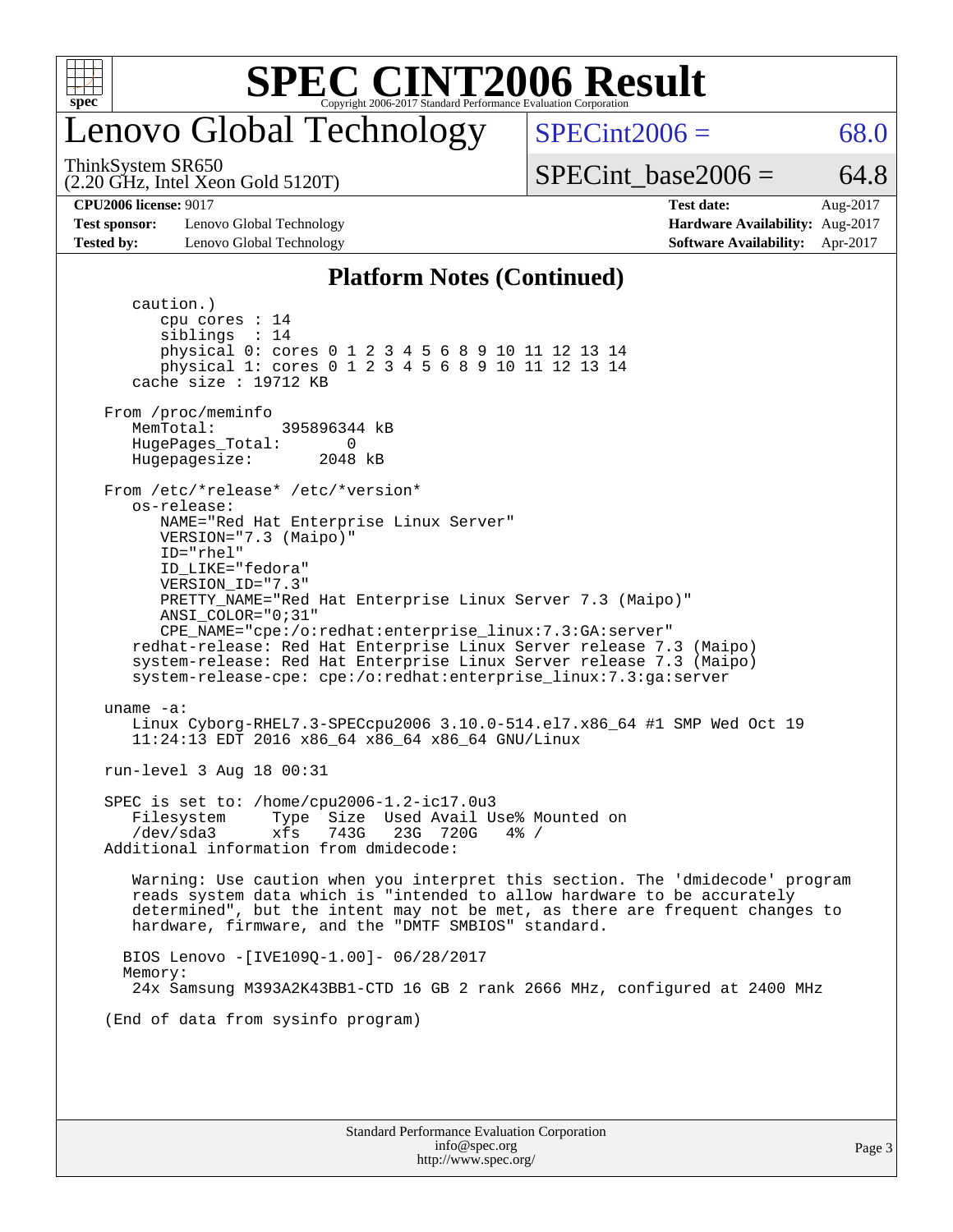

### enovo Global Technology

 $SPECint2006 = 68.0$  $SPECint2006 = 68.0$ 

(2.20 GHz, Intel Xeon Gold 5120T) ThinkSystem SR650

SPECint base2006 =  $64.8$ 

**[Test sponsor:](http://www.spec.org/auto/cpu2006/Docs/result-fields.html#Testsponsor)** Lenovo Global Technology **[Hardware Availability:](http://www.spec.org/auto/cpu2006/Docs/result-fields.html#HardwareAvailability)** Aug-2017

**[CPU2006 license:](http://www.spec.org/auto/cpu2006/Docs/result-fields.html#CPU2006license)** 9017 **[Test date:](http://www.spec.org/auto/cpu2006/Docs/result-fields.html#Testdate)** Aug-2017 **[Tested by:](http://www.spec.org/auto/cpu2006/Docs/result-fields.html#Testedby)** Lenovo Global Technology **[Software Availability:](http://www.spec.org/auto/cpu2006/Docs/result-fields.html#SoftwareAvailability)** Apr-2017

#### **[General Notes](http://www.spec.org/auto/cpu2006/Docs/result-fields.html#GeneralNotes)**

Environment variables set by runspec before the start of the run: KMP AFFINITY = "granularity=fine, compact,  $0,3$ " LD\_LIBRARY\_PATH = "/home/cpu2006-1.2-ic17.0u3/lib/ia32:/home/cpu2006-1.2-ic17.0u3/lib/intel64:/home/cpu2006-1.2-ic17.0u3/sh10.2" OMP\_NUM\_THREADS = "28"

 Binaries compiled on a system with 1x Intel Core i7-4790 CPU + 32GB RAM memory using Redhat Enterprise Linux 7.2 Transparent Huge Pages enabled by default. Filesystem page cache cleared with: shell invocation of 'sync; echo 3 > /proc/sys/vm/drop\_caches' prior to run

#### **[Base Compiler Invocation](http://www.spec.org/auto/cpu2006/Docs/result-fields.html#BaseCompilerInvocation)**

[C benchmarks](http://www.spec.org/auto/cpu2006/Docs/result-fields.html#Cbenchmarks): [icc -m64](http://www.spec.org/cpu2006/results/res2017q4/cpu2006-20170918-49706.flags.html#user_CCbase_intel_icc_64bit_bda6cc9af1fdbb0edc3795bac97ada53)

[C++ benchmarks:](http://www.spec.org/auto/cpu2006/Docs/result-fields.html#CXXbenchmarks) [icpc -m64](http://www.spec.org/cpu2006/results/res2017q4/cpu2006-20170918-49706.flags.html#user_CXXbase_intel_icpc_64bit_fc66a5337ce925472a5c54ad6a0de310)

#### **[Base Portability Flags](http://www.spec.org/auto/cpu2006/Docs/result-fields.html#BasePortabilityFlags)**

 400.perlbench: [-DSPEC\\_CPU\\_LP64](http://www.spec.org/cpu2006/results/res2017q4/cpu2006-20170918-49706.flags.html#b400.perlbench_basePORTABILITY_DSPEC_CPU_LP64) [-DSPEC\\_CPU\\_LINUX\\_X64](http://www.spec.org/cpu2006/results/res2017q4/cpu2006-20170918-49706.flags.html#b400.perlbench_baseCPORTABILITY_DSPEC_CPU_LINUX_X64) 401.bzip2: [-DSPEC\\_CPU\\_LP64](http://www.spec.org/cpu2006/results/res2017q4/cpu2006-20170918-49706.flags.html#suite_basePORTABILITY401_bzip2_DSPEC_CPU_LP64) 403.gcc: [-DSPEC\\_CPU\\_LP64](http://www.spec.org/cpu2006/results/res2017q4/cpu2006-20170918-49706.flags.html#suite_basePORTABILITY403_gcc_DSPEC_CPU_LP64) 429.mcf: [-DSPEC\\_CPU\\_LP64](http://www.spec.org/cpu2006/results/res2017q4/cpu2006-20170918-49706.flags.html#suite_basePORTABILITY429_mcf_DSPEC_CPU_LP64) 445.gobmk: [-DSPEC\\_CPU\\_LP64](http://www.spec.org/cpu2006/results/res2017q4/cpu2006-20170918-49706.flags.html#suite_basePORTABILITY445_gobmk_DSPEC_CPU_LP64) 456.hmmer: [-DSPEC\\_CPU\\_LP64](http://www.spec.org/cpu2006/results/res2017q4/cpu2006-20170918-49706.flags.html#suite_basePORTABILITY456_hmmer_DSPEC_CPU_LP64) 458.sjeng: [-DSPEC\\_CPU\\_LP64](http://www.spec.org/cpu2006/results/res2017q4/cpu2006-20170918-49706.flags.html#suite_basePORTABILITY458_sjeng_DSPEC_CPU_LP64) 462.libquantum: [-DSPEC\\_CPU\\_LP64](http://www.spec.org/cpu2006/results/res2017q4/cpu2006-20170918-49706.flags.html#suite_basePORTABILITY462_libquantum_DSPEC_CPU_LP64) [-DSPEC\\_CPU\\_LINUX](http://www.spec.org/cpu2006/results/res2017q4/cpu2006-20170918-49706.flags.html#b462.libquantum_baseCPORTABILITY_DSPEC_CPU_LINUX) 464.h264ref: [-DSPEC\\_CPU\\_LP64](http://www.spec.org/cpu2006/results/res2017q4/cpu2006-20170918-49706.flags.html#suite_basePORTABILITY464_h264ref_DSPEC_CPU_LP64) 471.omnetpp: [-DSPEC\\_CPU\\_LP64](http://www.spec.org/cpu2006/results/res2017q4/cpu2006-20170918-49706.flags.html#suite_basePORTABILITY471_omnetpp_DSPEC_CPU_LP64) 473.astar: [-DSPEC\\_CPU\\_LP64](http://www.spec.org/cpu2006/results/res2017q4/cpu2006-20170918-49706.flags.html#suite_basePORTABILITY473_astar_DSPEC_CPU_LP64) 483.xalancbmk: [-DSPEC\\_CPU\\_LP64](http://www.spec.org/cpu2006/results/res2017q4/cpu2006-20170918-49706.flags.html#suite_basePORTABILITY483_xalancbmk_DSPEC_CPU_LP64) [-DSPEC\\_CPU\\_LINUX](http://www.spec.org/cpu2006/results/res2017q4/cpu2006-20170918-49706.flags.html#b483.xalancbmk_baseCXXPORTABILITY_DSPEC_CPU_LINUX)

#### **[Base Optimization Flags](http://www.spec.org/auto/cpu2006/Docs/result-fields.html#BaseOptimizationFlags)**

[C benchmarks](http://www.spec.org/auto/cpu2006/Docs/result-fields.html#Cbenchmarks):

[-xCORE-AVX2](http://www.spec.org/cpu2006/results/res2017q4/cpu2006-20170918-49706.flags.html#user_CCbase_f-xCORE-AVX2) [-ipo](http://www.spec.org/cpu2006/results/res2017q4/cpu2006-20170918-49706.flags.html#user_CCbase_f-ipo) [-O3](http://www.spec.org/cpu2006/results/res2017q4/cpu2006-20170918-49706.flags.html#user_CCbase_f-O3) [-no-prec-div](http://www.spec.org/cpu2006/results/res2017q4/cpu2006-20170918-49706.flags.html#user_CCbase_f-no-prec-div) [-parallel](http://www.spec.org/cpu2006/results/res2017q4/cpu2006-20170918-49706.flags.html#user_CCbase_f-parallel) [-qopt-prefetch](http://www.spec.org/cpu2006/results/res2017q4/cpu2006-20170918-49706.flags.html#user_CCbase_f-qopt-prefetch) [-auto-p32](http://www.spec.org/cpu2006/results/res2017q4/cpu2006-20170918-49706.flags.html#user_CCbase_f-auto-p32)

[C++ benchmarks:](http://www.spec.org/auto/cpu2006/Docs/result-fields.html#CXXbenchmarks)

[-xCORE-AVX2](http://www.spec.org/cpu2006/results/res2017q4/cpu2006-20170918-49706.flags.html#user_CXXbase_f-xCORE-AVX2) [-ipo](http://www.spec.org/cpu2006/results/res2017q4/cpu2006-20170918-49706.flags.html#user_CXXbase_f-ipo) [-O3](http://www.spec.org/cpu2006/results/res2017q4/cpu2006-20170918-49706.flags.html#user_CXXbase_f-O3) [-no-prec-div](http://www.spec.org/cpu2006/results/res2017q4/cpu2006-20170918-49706.flags.html#user_CXXbase_f-no-prec-div) [-qopt-prefetch](http://www.spec.org/cpu2006/results/res2017q4/cpu2006-20170918-49706.flags.html#user_CXXbase_f-qopt-prefetch) [-auto-p32](http://www.spec.org/cpu2006/results/res2017q4/cpu2006-20170918-49706.flags.html#user_CXXbase_f-auto-p32) [-Wl,-z,muldefs](http://www.spec.org/cpu2006/results/res2017q4/cpu2006-20170918-49706.flags.html#user_CXXbase_link_force_multiple1_74079c344b956b9658436fd1b6dd3a8a) [-L/sh10.2 -lsmartheap64](http://www.spec.org/cpu2006/results/res2017q4/cpu2006-20170918-49706.flags.html#user_CXXbase_SmartHeap64_63911d860fc08c15fa1d5bf319b9d8d5)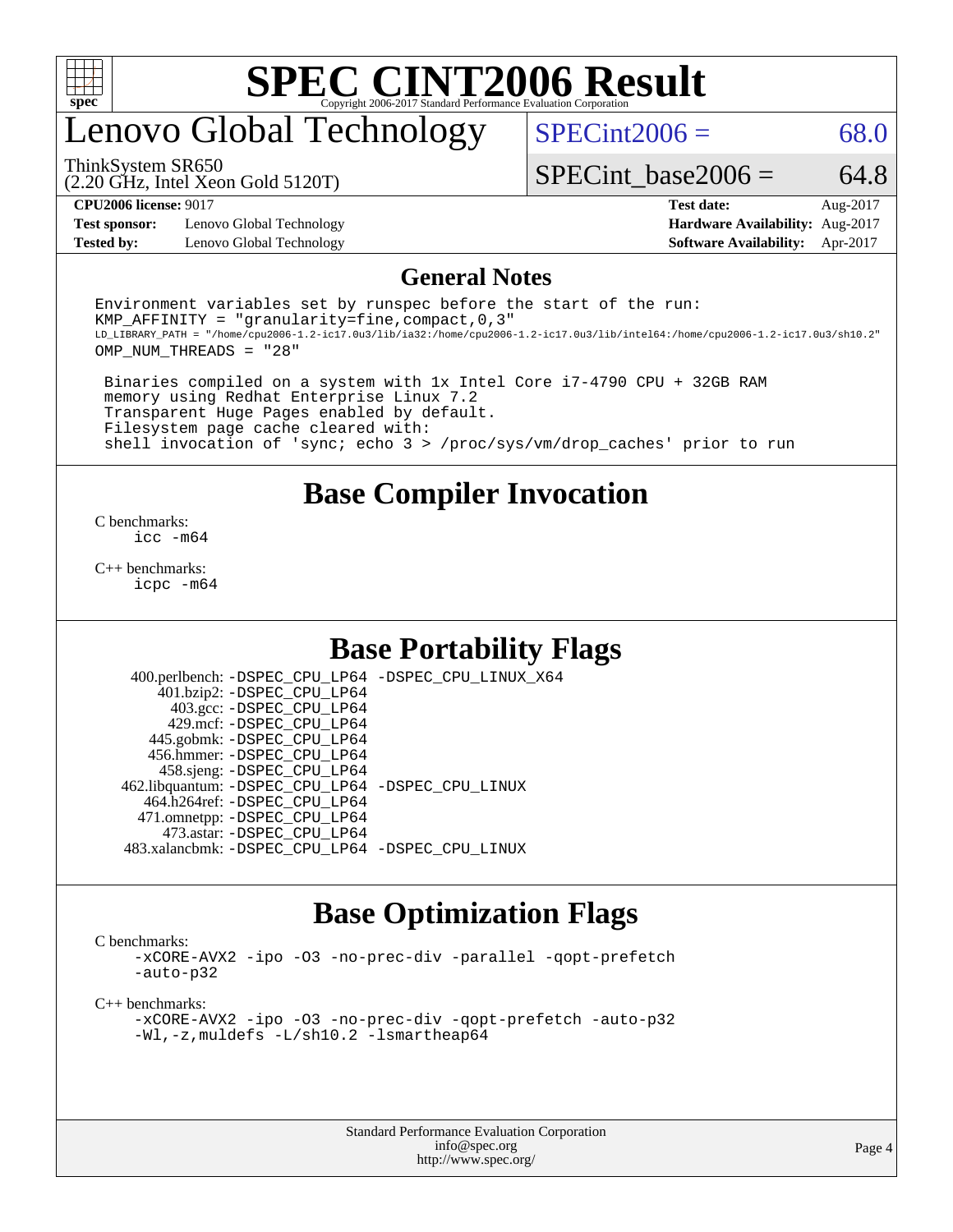

# enovo Global Technology

ThinkSystem SR650

 $SPECint2006 = 68.0$  $SPECint2006 = 68.0$ 

(2.20 GHz, Intel Xeon Gold 5120T)

SPECint base2006 =  $64.8$ 

**[Test sponsor:](http://www.spec.org/auto/cpu2006/Docs/result-fields.html#Testsponsor)** Lenovo Global Technology **[Hardware Availability:](http://www.spec.org/auto/cpu2006/Docs/result-fields.html#HardwareAvailability)** Aug-2017 **[Tested by:](http://www.spec.org/auto/cpu2006/Docs/result-fields.html#Testedby)** Lenovo Global Technology **[Software Availability:](http://www.spec.org/auto/cpu2006/Docs/result-fields.html#SoftwareAvailability)** Apr-2017

**[CPU2006 license:](http://www.spec.org/auto/cpu2006/Docs/result-fields.html#CPU2006license)** 9017 **[Test date:](http://www.spec.org/auto/cpu2006/Docs/result-fields.html#Testdate)** Aug-2017

#### **[Base Other Flags](http://www.spec.org/auto/cpu2006/Docs/result-fields.html#BaseOtherFlags)**

[C benchmarks](http://www.spec.org/auto/cpu2006/Docs/result-fields.html#Cbenchmarks):

403.gcc: [-Dalloca=\\_alloca](http://www.spec.org/cpu2006/results/res2017q4/cpu2006-20170918-49706.flags.html#b403.gcc_baseEXTRA_CFLAGS_Dalloca_be3056838c12de2578596ca5467af7f3)

### **[Peak Compiler Invocation](http://www.spec.org/auto/cpu2006/Docs/result-fields.html#PeakCompilerInvocation)**

[C benchmarks \(except as noted below\)](http://www.spec.org/auto/cpu2006/Docs/result-fields.html#Cbenchmarksexceptasnotedbelow):

[icc -m64](http://www.spec.org/cpu2006/results/res2017q4/cpu2006-20170918-49706.flags.html#user_CCpeak_intel_icc_64bit_bda6cc9af1fdbb0edc3795bac97ada53)

400.perlbench: [icc -m32 -L/opt/intel/compilers\\_and\\_libraries\\_2017/linux/lib/ia32](http://www.spec.org/cpu2006/results/res2017q4/cpu2006-20170918-49706.flags.html#user_peakCCLD400_perlbench_intel_icc_c29f3ff5a7ed067b11e4ec10a03f03ae)

445.gobmk: [icc -m32 -L/opt/intel/compilers\\_and\\_libraries\\_2017/linux/lib/ia32](http://www.spec.org/cpu2006/results/res2017q4/cpu2006-20170918-49706.flags.html#user_peakCCLD445_gobmk_intel_icc_c29f3ff5a7ed067b11e4ec10a03f03ae)

[C++ benchmarks \(except as noted below\):](http://www.spec.org/auto/cpu2006/Docs/result-fields.html#CXXbenchmarksexceptasnotedbelow)

[icc -m32 -L/opt/intel/compilers\\_and\\_libraries\\_2017/linux/lib/ia32](http://www.spec.org/cpu2006/results/res2017q4/cpu2006-20170918-49706.flags.html#user_CXXpeak_intel_icc_c29f3ff5a7ed067b11e4ec10a03f03ae)

473.astar: [icpc -m64](http://www.spec.org/cpu2006/results/res2017q4/cpu2006-20170918-49706.flags.html#user_peakCXXLD473_astar_intel_icpc_64bit_fc66a5337ce925472a5c54ad6a0de310)

#### **[Peak Portability Flags](http://www.spec.org/auto/cpu2006/Docs/result-fields.html#PeakPortabilityFlags)**

 400.perlbench: [-D\\_FILE\\_OFFSET\\_BITS=64](http://www.spec.org/cpu2006/results/res2017q4/cpu2006-20170918-49706.flags.html#user_peakPORTABILITY400_perlbench_file_offset_bits_64_438cf9856305ebd76870a2c6dc2689ab) [-DSPEC\\_CPU\\_LINUX\\_IA32](http://www.spec.org/cpu2006/results/res2017q4/cpu2006-20170918-49706.flags.html#b400.perlbench_peakCPORTABILITY_DSPEC_CPU_LINUX_IA32) 401.bzip2: [-DSPEC\\_CPU\\_LP64](http://www.spec.org/cpu2006/results/res2017q4/cpu2006-20170918-49706.flags.html#suite_peakPORTABILITY401_bzip2_DSPEC_CPU_LP64) 403.gcc: [-DSPEC\\_CPU\\_LP64](http://www.spec.org/cpu2006/results/res2017q4/cpu2006-20170918-49706.flags.html#suite_peakPORTABILITY403_gcc_DSPEC_CPU_LP64) 429.mcf: [-DSPEC\\_CPU\\_LP64](http://www.spec.org/cpu2006/results/res2017q4/cpu2006-20170918-49706.flags.html#suite_peakPORTABILITY429_mcf_DSPEC_CPU_LP64) 445.gobmk: [-D\\_FILE\\_OFFSET\\_BITS=64](http://www.spec.org/cpu2006/results/res2017q4/cpu2006-20170918-49706.flags.html#user_peakPORTABILITY445_gobmk_file_offset_bits_64_438cf9856305ebd76870a2c6dc2689ab) 456.hmmer: [-DSPEC\\_CPU\\_LP64](http://www.spec.org/cpu2006/results/res2017q4/cpu2006-20170918-49706.flags.html#suite_peakPORTABILITY456_hmmer_DSPEC_CPU_LP64) 458.sjeng: [-DSPEC\\_CPU\\_LP64](http://www.spec.org/cpu2006/results/res2017q4/cpu2006-20170918-49706.flags.html#suite_peakPORTABILITY458_sjeng_DSPEC_CPU_LP64) 462.libquantum: [-DSPEC\\_CPU\\_LP64](http://www.spec.org/cpu2006/results/res2017q4/cpu2006-20170918-49706.flags.html#suite_peakPORTABILITY462_libquantum_DSPEC_CPU_LP64) [-DSPEC\\_CPU\\_LINUX](http://www.spec.org/cpu2006/results/res2017q4/cpu2006-20170918-49706.flags.html#b462.libquantum_peakCPORTABILITY_DSPEC_CPU_LINUX) 464.h264ref: [-DSPEC\\_CPU\\_LP64](http://www.spec.org/cpu2006/results/res2017q4/cpu2006-20170918-49706.flags.html#suite_peakPORTABILITY464_h264ref_DSPEC_CPU_LP64) 471.omnetpp: [-D\\_FILE\\_OFFSET\\_BITS=64](http://www.spec.org/cpu2006/results/res2017q4/cpu2006-20170918-49706.flags.html#user_peakPORTABILITY471_omnetpp_file_offset_bits_64_438cf9856305ebd76870a2c6dc2689ab) 473.astar: [-DSPEC\\_CPU\\_LP64](http://www.spec.org/cpu2006/results/res2017q4/cpu2006-20170918-49706.flags.html#suite_peakPORTABILITY473_astar_DSPEC_CPU_LP64) 483.xalancbmk: [-D\\_FILE\\_OFFSET\\_BITS=64](http://www.spec.org/cpu2006/results/res2017q4/cpu2006-20170918-49706.flags.html#user_peakPORTABILITY483_xalancbmk_file_offset_bits_64_438cf9856305ebd76870a2c6dc2689ab) [-DSPEC\\_CPU\\_LINUX](http://www.spec.org/cpu2006/results/res2017q4/cpu2006-20170918-49706.flags.html#b483.xalancbmk_peakCXXPORTABILITY_DSPEC_CPU_LINUX)

#### **[Peak Optimization Flags](http://www.spec.org/auto/cpu2006/Docs/result-fields.html#PeakOptimizationFlags)**

[C benchmarks](http://www.spec.org/auto/cpu2006/Docs/result-fields.html#Cbenchmarks):

 400.perlbench: [-prof-gen](http://www.spec.org/cpu2006/results/res2017q4/cpu2006-20170918-49706.flags.html#user_peakPASS1_CFLAGSPASS1_LDCFLAGS400_perlbench_prof_gen_e43856698f6ca7b7e442dfd80e94a8fc)(pass 1) [-prof-use](http://www.spec.org/cpu2006/results/res2017q4/cpu2006-20170918-49706.flags.html#user_peakPASS2_CFLAGSPASS2_LDCFLAGS400_perlbench_prof_use_bccf7792157ff70d64e32fe3e1250b55)(pass 2) [-xCORE-AVX2](http://www.spec.org/cpu2006/results/res2017q4/cpu2006-20170918-49706.flags.html#user_peakPASS2_CFLAGSPASS2_LDCFLAGS400_perlbench_f-xCORE-AVX2)(pass 2) [-par-num-threads=1](http://www.spec.org/cpu2006/results/res2017q4/cpu2006-20170918-49706.flags.html#user_peakPASS1_CFLAGSPASS1_LDCFLAGS400_perlbench_par_num_threads_786a6ff141b4e9e90432e998842df6c2)(pass 1) [-ipo](http://www.spec.org/cpu2006/results/res2017q4/cpu2006-20170918-49706.flags.html#user_peakPASS2_CFLAGSPASS2_LDCFLAGS400_perlbench_f-ipo)(pass 2) [-O3](http://www.spec.org/cpu2006/results/res2017q4/cpu2006-20170918-49706.flags.html#user_peakPASS2_CFLAGSPASS2_LDCFLAGS400_perlbench_f-O3)(pass 2) [-no-prec-div](http://www.spec.org/cpu2006/results/res2017q4/cpu2006-20170918-49706.flags.html#user_peakPASS2_CFLAGSPASS2_LDCFLAGS400_perlbench_f-no-prec-div)(pass 2) [-qopt-prefetch](http://www.spec.org/cpu2006/results/res2017q4/cpu2006-20170918-49706.flags.html#user_peakCOPTIMIZE400_perlbench_f-qopt-prefetch)

 401.bzip2: [-prof-gen](http://www.spec.org/cpu2006/results/res2017q4/cpu2006-20170918-49706.flags.html#user_peakPASS1_CFLAGSPASS1_LDCFLAGS401_bzip2_prof_gen_e43856698f6ca7b7e442dfd80e94a8fc)(pass 1) [-prof-use](http://www.spec.org/cpu2006/results/res2017q4/cpu2006-20170918-49706.flags.html#user_peakPASS2_CFLAGSPASS2_LDCFLAGS401_bzip2_prof_use_bccf7792157ff70d64e32fe3e1250b55)(pass 2) [-xCORE-AVX2](http://www.spec.org/cpu2006/results/res2017q4/cpu2006-20170918-49706.flags.html#user_peakPASS2_CFLAGSPASS2_LDCFLAGS401_bzip2_f-xCORE-AVX2)(pass 2)  $-par-num-threads=1(pass 1) -ipo(pass 2) -O3(pass 2)$  $-par-num-threads=1(pass 1) -ipo(pass 2) -O3(pass 2)$  $-par-num-threads=1(pass 1) -ipo(pass 2) -O3(pass 2)$  $-par-num-threads=1(pass 1) -ipo(pass 2) -O3(pass 2)$  $-par-num-threads=1(pass 1) -ipo(pass 2) -O3(pass 2)$  $-par-num-threads=1(pass 1) -ipo(pass 2) -O3(pass 2)$ [-no-prec-div](http://www.spec.org/cpu2006/results/res2017q4/cpu2006-20170918-49706.flags.html#user_peakCOPTIMIZEPASS2_CFLAGSPASS2_LDCFLAGS401_bzip2_f-no-prec-div) [-auto-ilp32](http://www.spec.org/cpu2006/results/res2017q4/cpu2006-20170918-49706.flags.html#user_peakCOPTIMIZE401_bzip2_f-auto-ilp32) [-qopt-prefetch](http://www.spec.org/cpu2006/results/res2017q4/cpu2006-20170918-49706.flags.html#user_peakCOPTIMIZE401_bzip2_f-qopt-prefetch)

Continued on next page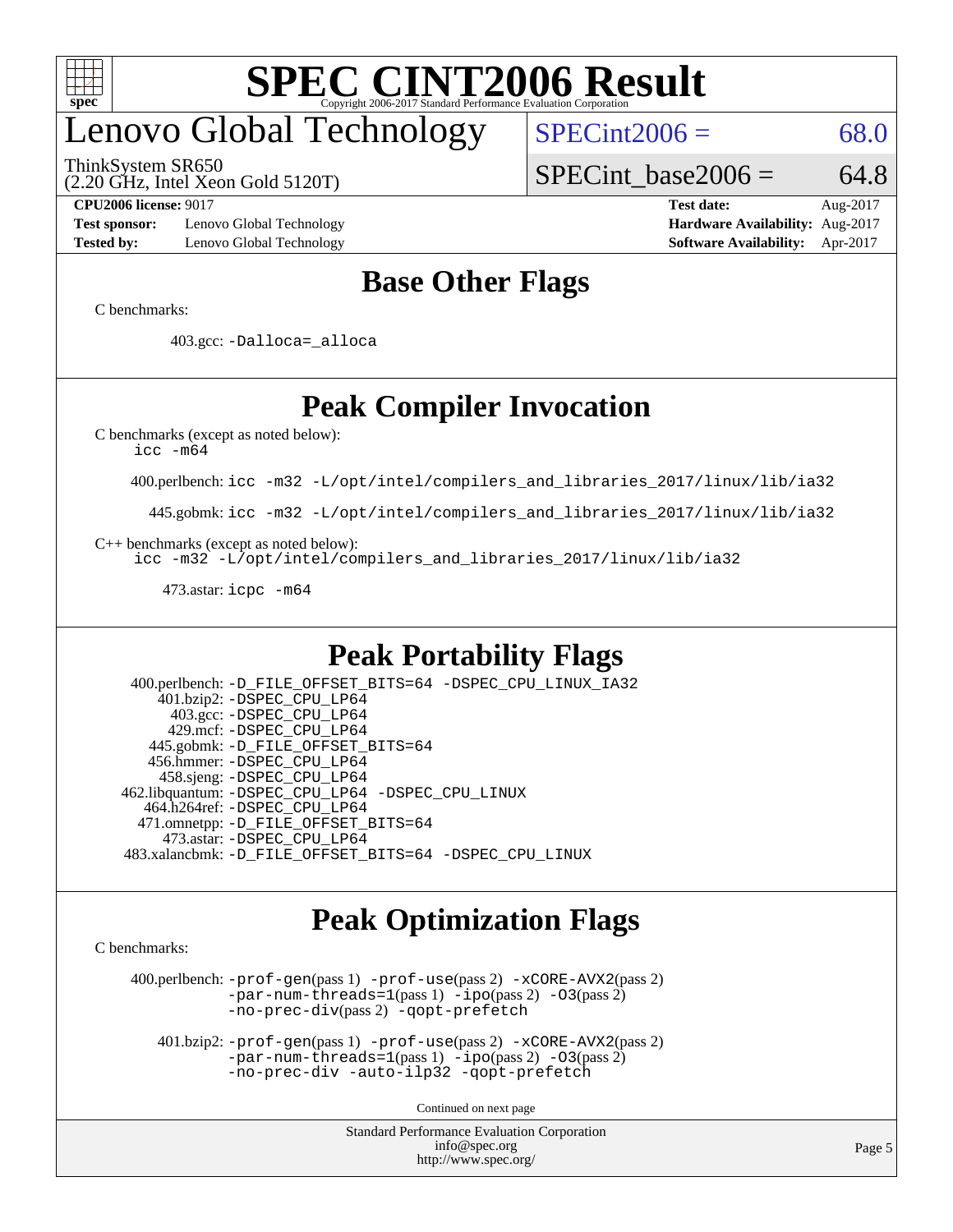

# enovo Global Technology

ThinkSystem SR650

 $SPECint2006 = 68.0$  $SPECint2006 = 68.0$ 

(2.20 GHz, Intel Xeon Gold 5120T)

SPECint base2006 =  $64.8$ 

**[Test sponsor:](http://www.spec.org/auto/cpu2006/Docs/result-fields.html#Testsponsor)** Lenovo Global Technology **[Hardware Availability:](http://www.spec.org/auto/cpu2006/Docs/result-fields.html#HardwareAvailability)** Aug-2017 **[Tested by:](http://www.spec.org/auto/cpu2006/Docs/result-fields.html#Testedby)** Lenovo Global Technology **[Software Availability:](http://www.spec.org/auto/cpu2006/Docs/result-fields.html#SoftwareAvailability)** Apr-2017

**[CPU2006 license:](http://www.spec.org/auto/cpu2006/Docs/result-fields.html#CPU2006license)** 9017 **[Test date:](http://www.spec.org/auto/cpu2006/Docs/result-fields.html#Testdate)** Aug-2017

### **[Peak Optimization Flags \(Continued\)](http://www.spec.org/auto/cpu2006/Docs/result-fields.html#PeakOptimizationFlags)**

 403.gcc: [-xCORE-AVX2](http://www.spec.org/cpu2006/results/res2017q4/cpu2006-20170918-49706.flags.html#user_peakOPTIMIZE403_gcc_f-xCORE-AVX2) [-ipo](http://www.spec.org/cpu2006/results/res2017q4/cpu2006-20170918-49706.flags.html#user_peakOPTIMIZE403_gcc_f-ipo) [-O3](http://www.spec.org/cpu2006/results/res2017q4/cpu2006-20170918-49706.flags.html#user_peakOPTIMIZE403_gcc_f-O3) [-no-prec-div](http://www.spec.org/cpu2006/results/res2017q4/cpu2006-20170918-49706.flags.html#user_peakOPTIMIZE403_gcc_f-no-prec-div) [-inline-calloc](http://www.spec.org/cpu2006/results/res2017q4/cpu2006-20170918-49706.flags.html#user_peakCOPTIMIZE403_gcc_f-inline-calloc) [-qopt-malloc-options=3](http://www.spec.org/cpu2006/results/res2017q4/cpu2006-20170918-49706.flags.html#user_peakCOPTIMIZE403_gcc_f-qopt-malloc-options_0fcb435012e78f27d57f473818e45fe4) [-auto-ilp32](http://www.spec.org/cpu2006/results/res2017q4/cpu2006-20170918-49706.flags.html#user_peakCOPTIMIZE403_gcc_f-auto-ilp32) 429.mcf: [-xCORE-AVX2](http://www.spec.org/cpu2006/results/res2017q4/cpu2006-20170918-49706.flags.html#user_peakOPTIMIZE429_mcf_f-xCORE-AVX2) [-ipo](http://www.spec.org/cpu2006/results/res2017q4/cpu2006-20170918-49706.flags.html#user_peakOPTIMIZE429_mcf_f-ipo) [-O3](http://www.spec.org/cpu2006/results/res2017q4/cpu2006-20170918-49706.flags.html#user_peakOPTIMIZE429_mcf_f-O3) [-no-prec-div](http://www.spec.org/cpu2006/results/res2017q4/cpu2006-20170918-49706.flags.html#user_peakOPTIMIZE429_mcf_f-no-prec-div) [-parallel](http://www.spec.org/cpu2006/results/res2017q4/cpu2006-20170918-49706.flags.html#user_peakCOPTIMIZE429_mcf_f-parallel) [-qopt-prefetch](http://www.spec.org/cpu2006/results/res2017q4/cpu2006-20170918-49706.flags.html#user_peakCOPTIMIZE429_mcf_f-qopt-prefetch) [-auto-p32](http://www.spec.org/cpu2006/results/res2017q4/cpu2006-20170918-49706.flags.html#user_peakCOPTIMIZE429_mcf_f-auto-p32) 445.gobmk: [-prof-gen](http://www.spec.org/cpu2006/results/res2017q4/cpu2006-20170918-49706.flags.html#user_peakPASS1_CFLAGSPASS1_LDCFLAGS445_gobmk_prof_gen_e43856698f6ca7b7e442dfd80e94a8fc)(pass 1) [-prof-use](http://www.spec.org/cpu2006/results/res2017q4/cpu2006-20170918-49706.flags.html#user_peakPASS2_CFLAGSPASS2_LDCFLAGS445_gobmk_prof_use_bccf7792157ff70d64e32fe3e1250b55)(pass 2) [-xCORE-AVX2](http://www.spec.org/cpu2006/results/res2017q4/cpu2006-20170918-49706.flags.html#user_peakPASS2_CFLAGSPASS2_LDCFLAGS445_gobmk_f-xCORE-AVX2)(pass 2)  $-par-num-threads=1(pass 1) -ipo(pass 2) -O3(pass 2)$  $-par-num-threads=1(pass 1) -ipo(pass 2) -O3(pass 2)$  $-par-num-threads=1(pass 1) -ipo(pass 2) -O3(pass 2)$  $-par-num-threads=1(pass 1) -ipo(pass 2) -O3(pass 2)$  $-par-num-threads=1(pass 1) -ipo(pass 2) -O3(pass 2)$  $-par-num-threads=1(pass 1) -ipo(pass 2) -O3(pass 2)$ [-no-prec-div](http://www.spec.org/cpu2006/results/res2017q4/cpu2006-20170918-49706.flags.html#user_peakPASS2_CFLAGSPASS2_LDCFLAGS445_gobmk_f-no-prec-div)(pass 2) 456.hmmer: basepeak = yes 458.sjeng: [-prof-gen](http://www.spec.org/cpu2006/results/res2017q4/cpu2006-20170918-49706.flags.html#user_peakPASS1_CFLAGSPASS1_LDCFLAGS458_sjeng_prof_gen_e43856698f6ca7b7e442dfd80e94a8fc)(pass 1) [-prof-use](http://www.spec.org/cpu2006/results/res2017q4/cpu2006-20170918-49706.flags.html#user_peakPASS2_CFLAGSPASS2_LDCFLAGS458_sjeng_prof_use_bccf7792157ff70d64e32fe3e1250b55)(pass 2) [-xCORE-AVX2](http://www.spec.org/cpu2006/results/res2017q4/cpu2006-20170918-49706.flags.html#user_peakPASS2_CFLAGSPASS2_LDCFLAGS458_sjeng_f-xCORE-AVX2)(pass 2) [-par-num-threads=1](http://www.spec.org/cpu2006/results/res2017q4/cpu2006-20170918-49706.flags.html#user_peakPASS1_CFLAGSPASS1_LDCFLAGS458_sjeng_par_num_threads_786a6ff141b4e9e90432e998842df6c2)(pass 1) [-ipo](http://www.spec.org/cpu2006/results/res2017q4/cpu2006-20170918-49706.flags.html#user_peakPASS2_CFLAGSPASS2_LDCFLAGS458_sjeng_f-ipo)(pass 2) [-O3](http://www.spec.org/cpu2006/results/res2017q4/cpu2006-20170918-49706.flags.html#user_peakPASS2_CFLAGSPASS2_LDCFLAGS458_sjeng_f-O3)(pass 2) [-no-prec-div](http://www.spec.org/cpu2006/results/res2017q4/cpu2006-20170918-49706.flags.html#user_peakPASS2_CFLAGSPASS2_LDCFLAGS458_sjeng_f-no-prec-div)(pass 2) [-unroll4](http://www.spec.org/cpu2006/results/res2017q4/cpu2006-20170918-49706.flags.html#user_peakCOPTIMIZE458_sjeng_f-unroll_4e5e4ed65b7fd20bdcd365bec371b81f)  $462$ .libquantum: basepeak = yes  $464.h264$ ref: basepeak = yes [C++ benchmarks:](http://www.spec.org/auto/cpu2006/Docs/result-fields.html#CXXbenchmarks) 471.omnetpp: [-prof-gen](http://www.spec.org/cpu2006/results/res2017q4/cpu2006-20170918-49706.flags.html#user_peakPASS1_CXXFLAGSPASS1_LDCXXFLAGS471_omnetpp_prof_gen_e43856698f6ca7b7e442dfd80e94a8fc)(pass 1) [-prof-use](http://www.spec.org/cpu2006/results/res2017q4/cpu2006-20170918-49706.flags.html#user_peakPASS2_CXXFLAGSPASS2_LDCXXFLAGS471_omnetpp_prof_use_bccf7792157ff70d64e32fe3e1250b55)(pass 2) [-xCORE-AVX2](http://www.spec.org/cpu2006/results/res2017q4/cpu2006-20170918-49706.flags.html#user_peakPASS2_CXXFLAGSPASS2_LDCXXFLAGS471_omnetpp_f-xCORE-AVX2)(pass 2)  $-par-num-threads=1(pass 1) -ipo(pass 2) -O3(pass 2)$  $-par-num-threads=1(pass 1) -ipo(pass 2) -O3(pass 2)$  $-par-num-threads=1(pass 1) -ipo(pass 2) -O3(pass 2)$  $-par-num-threads=1(pass 1) -ipo(pass 2) -O3(pass 2)$  $-par-num-threads=1(pass 1) -ipo(pass 2) -O3(pass 2)$  $-par-num-threads=1(pass 1) -ipo(pass 2) -O3(pass 2)$ [-no-prec-div](http://www.spec.org/cpu2006/results/res2017q4/cpu2006-20170918-49706.flags.html#user_peakPASS2_CXXFLAGSPASS2_LDCXXFLAGS471_omnetpp_f-no-prec-div)(pass 2) [-qopt-ra-region-strategy=block](http://www.spec.org/cpu2006/results/res2017q4/cpu2006-20170918-49706.flags.html#user_peakCXXOPTIMIZE471_omnetpp_f-qopt-ra-region-strategy_0f7b543d62da454b380160c0e3b28f94) [-Wl,-z,muldefs](http://www.spec.org/cpu2006/results/res2017q4/cpu2006-20170918-49706.flags.html#user_peakEXTRA_LDFLAGS471_omnetpp_link_force_multiple1_74079c344b956b9658436fd1b6dd3a8a) [-L/sh10.2 -lsmartheap](http://www.spec.org/cpu2006/results/res2017q4/cpu2006-20170918-49706.flags.html#user_peakEXTRA_LIBS471_omnetpp_SmartHeap_b831f2d313e2fffa6dfe3f00ffc1f1c0) 473.astar: [-xCORE-AVX2](http://www.spec.org/cpu2006/results/res2017q4/cpu2006-20170918-49706.flags.html#user_peakOPTIMIZE473_astar_f-xCORE-AVX2) [-ipo](http://www.spec.org/cpu2006/results/res2017q4/cpu2006-20170918-49706.flags.html#user_peakOPTIMIZE473_astar_f-ipo) [-O3](http://www.spec.org/cpu2006/results/res2017q4/cpu2006-20170918-49706.flags.html#user_peakOPTIMIZE473_astar_f-O3) [-no-prec-div](http://www.spec.org/cpu2006/results/res2017q4/cpu2006-20170918-49706.flags.html#user_peakOPTIMIZE473_astar_f-no-prec-div) [-qopt-prefetch](http://www.spec.org/cpu2006/results/res2017q4/cpu2006-20170918-49706.flags.html#user_peakCXXOPTIMIZE473_astar_f-qopt-prefetch) [-auto-p32](http://www.spec.org/cpu2006/results/res2017q4/cpu2006-20170918-49706.flags.html#user_peakCXXOPTIMIZE473_astar_f-auto-p32) [-Wl,-z,muldefs](http://www.spec.org/cpu2006/results/res2017q4/cpu2006-20170918-49706.flags.html#user_peakEXTRA_LDFLAGS473_astar_link_force_multiple1_74079c344b956b9658436fd1b6dd3a8a) [-L/sh10.2 -lsmartheap64](http://www.spec.org/cpu2006/results/res2017q4/cpu2006-20170918-49706.flags.html#user_peakEXTRA_LIBS473_astar_SmartHeap64_63911d860fc08c15fa1d5bf319b9d8d5) 483.xalancbmk: [-xCORE-AVX2](http://www.spec.org/cpu2006/results/res2017q4/cpu2006-20170918-49706.flags.html#user_peakOPTIMIZE483_xalancbmk_f-xCORE-AVX2) [-ipo](http://www.spec.org/cpu2006/results/res2017q4/cpu2006-20170918-49706.flags.html#user_peakOPTIMIZE483_xalancbmk_f-ipo) [-O3](http://www.spec.org/cpu2006/results/res2017q4/cpu2006-20170918-49706.flags.html#user_peakOPTIMIZE483_xalancbmk_f-O3) [-no-prec-div](http://www.spec.org/cpu2006/results/res2017q4/cpu2006-20170918-49706.flags.html#user_peakOPTIMIZE483_xalancbmk_f-no-prec-div) [-qopt-prefetch](http://www.spec.org/cpu2006/results/res2017q4/cpu2006-20170918-49706.flags.html#user_peakCXXOPTIMIZE483_xalancbmk_f-qopt-prefetch) [-Wl,-z,muldefs](http://www.spec.org/cpu2006/results/res2017q4/cpu2006-20170918-49706.flags.html#user_peakEXTRA_LDFLAGS483_xalancbmk_link_force_multiple1_74079c344b956b9658436fd1b6dd3a8a) [-L/sh10.2 -lsmartheap](http://www.spec.org/cpu2006/results/res2017q4/cpu2006-20170918-49706.flags.html#user_peakEXTRA_LIBS483_xalancbmk_SmartHeap_b831f2d313e2fffa6dfe3f00ffc1f1c0)

### **[Peak Other Flags](http://www.spec.org/auto/cpu2006/Docs/result-fields.html#PeakOtherFlags)**

[C benchmarks](http://www.spec.org/auto/cpu2006/Docs/result-fields.html#Cbenchmarks):

403.gcc: [-Dalloca=\\_alloca](http://www.spec.org/cpu2006/results/res2017q4/cpu2006-20170918-49706.flags.html#b403.gcc_peakEXTRA_CFLAGS_Dalloca_be3056838c12de2578596ca5467af7f3)

The flags files that were used to format this result can be browsed at <http://www.spec.org/cpu2006/flags/Intel-ic17.0-official-linux64-revF.html> <http://www.spec.org/cpu2006/flags/Lenovo-Platform-Flags-V1.2-SKL-C.20171004.html>

You can also download the XML flags sources by saving the following links:

<http://www.spec.org/cpu2006/flags/Intel-ic17.0-official-linux64-revF.xml> <http://www.spec.org/cpu2006/flags/Lenovo-Platform-Flags-V1.2-SKL-C.20171004.xml>